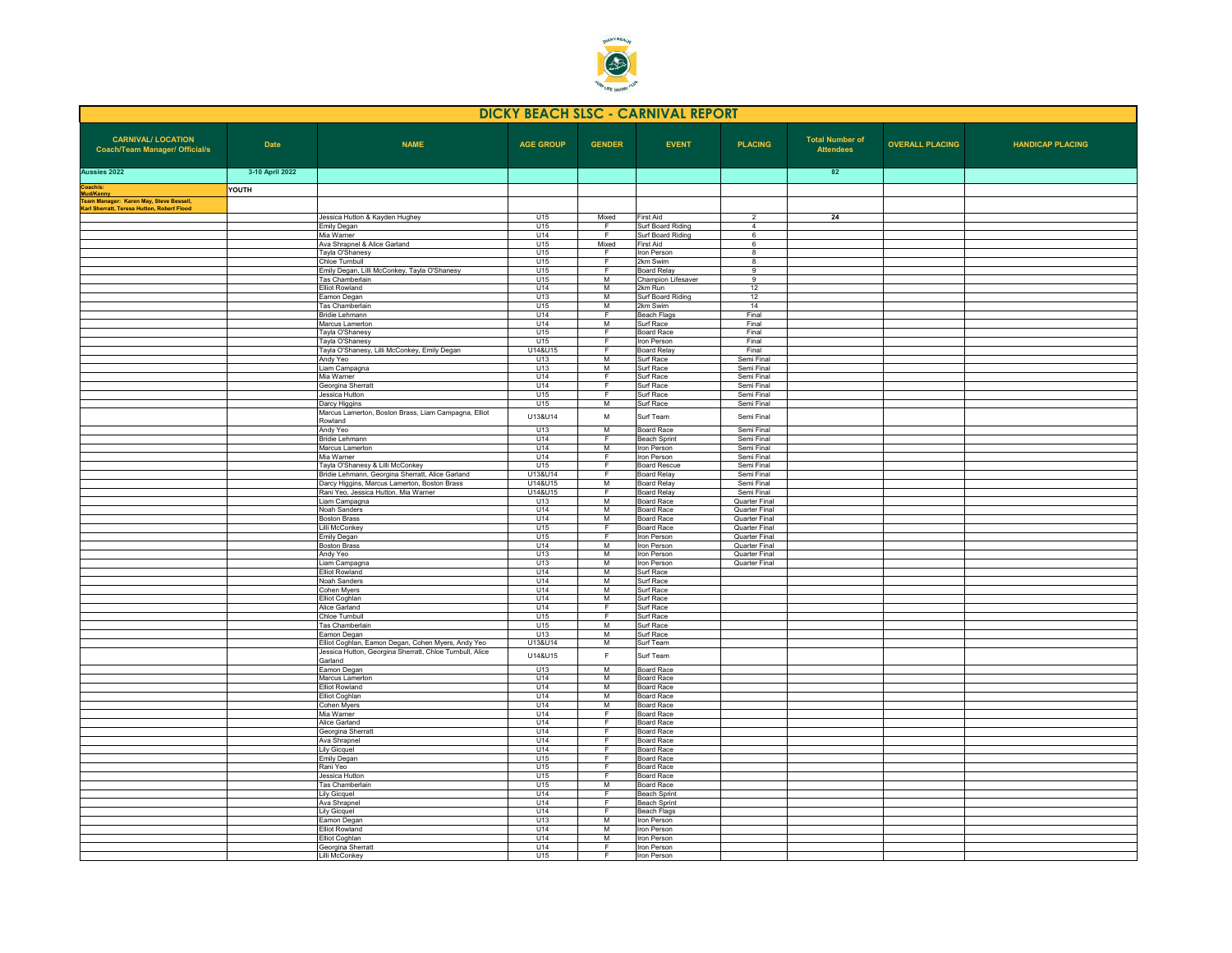

| <b>CARNIVAL/ LOCATION</b><br><b>Coach/Team Manager/ Official/s</b> | <b>Date</b>         | <b>NAME</b>                                                                                                               | <b>AGE GROUP</b> | <b>GENDER</b>       | <b>EVENT</b>                       | <b>PLACING</b>                 | <b>Total Number of</b><br><b>Attendees</b> | <b>OVERALL PLACING</b> | <b>HANDICAP PLACING</b> |
|--------------------------------------------------------------------|---------------------|---------------------------------------------------------------------------------------------------------------------------|------------------|---------------------|------------------------------------|--------------------------------|--------------------------------------------|------------------------|-------------------------|
|                                                                    |                     | Jessica Hutton                                                                                                            | U15              | F.                  | Iron Person                        |                                |                                            |                        |                         |
|                                                                    |                     | Tas Chamberlain                                                                                                           | U15              | M                   | ron Person                         |                                |                                            |                        |                         |
|                                                                    |                     | Mia Warner, Ava Shrapnel, Bridie Lehmann, Lily Gicquel                                                                    | U13&U14          | F.                  | Beach Relay                        |                                |                                            |                        |                         |
|                                                                    |                     | Boston Brass, Liam Campagna, Cohen Myers, Andy Yeo                                                                        | U13&U14          | M                   | ameron Relay                       |                                |                                            |                        |                         |
|                                                                    |                     | Georgina Sherratt, Mia Warner, Ava Shrapnel, Lily Gicquel                                                                 | U13&U14          | E                   | Cameron Relay                      |                                |                                            |                        |                         |
|                                                                    |                     | Darcy Higgins, Marcus Lamerton, Tas Chamberlain, Elliot                                                                   | U14&U15          | M                   | Cameron Relay                      |                                |                                            |                        |                         |
|                                                                    |                     | Coghlan                                                                                                                   |                  |                     |                                    |                                |                                            |                        |                         |
|                                                                    |                     | Tayla O'Shanesy, Lilli McConkey, Bridie Lehmann, Rani Yeo                                                                 | U14&U15          | F                   | Cameron Relay                      |                                |                                            |                        |                         |
|                                                                    |                     | Jessica Hutton, Chloe Turnbull, Alice Garland, Emily Degan                                                                | 111481115        | E                   | Cameron Relav                      |                                |                                            |                        |                         |
|                                                                    |                     | Ava Shrapnel & Alice Garland                                                                                              | U13&U14          | F                   | <b>Board Rescue</b>                |                                |                                            |                        |                         |
|                                                                    |                     | Boston Brass & Marcus Lamerton                                                                                            | U13&U14          | M                   | <b>Board Rescue</b>                |                                |                                            |                        |                         |
|                                                                    |                     | as Chamberlain & Elliot Rowland                                                                                           | U14&U15          | M                   | oard Rescue                        |                                |                                            |                        |                         |
|                                                                    |                     | Emily Degan & Rani Yeo                                                                                                    | U14&U15          | F                   | Board Rescue                       |                                |                                            |                        |                         |
|                                                                    |                     | Elliot Rowland, Tas Chamberlain, Elliot Coghlan                                                                           | U14&U15          | M                   | <b>Board Relay</b>                 |                                |                                            |                        |                         |
|                                                                    | <b>MASTERS</b>      |                                                                                                                           |                  |                     |                                    |                                | 19                                         | 31                     |                         |
|                                                                    |                     |                                                                                                                           | 65-69            | F                   |                                    | $\overline{1}$                 |                                            |                        |                         |
|                                                                    |                     | Angie McPhee<br>Angie McPhee, Pip Fawcett, Karen May                                                                      | $170+$           | F                   | Beach Sprint<br><b>Board Relav</b> | $\overline{1}$                 |                                            |                        |                         |
|                                                                    |                     |                                                                                                                           |                  | F.                  |                                    | $\overline{2}$                 |                                            |                        |                         |
|                                                                    |                     | Pip Fawcett & Karen May<br>John Scott & Trevor Holstrom                                                                   | 50-54<br>65-69   | M                   | <b>Board Rescue</b><br>Jouble Ski  | $\overline{2}$                 |                                            |                        |                         |
|                                                                    |                     | Feresa Hutton                                                                                                             | 50-54            | E                   | Champion Lifesaver                 | $\overline{2}$                 |                                            |                        |                         |
|                                                                    |                     | Karen May                                                                                                                 | 50-54            | F                   | 2km Swim                           | 3                              |                                            |                        |                         |
|                                                                    |                     | Karen May                                                                                                                 | 50-54            | F.                  | Surf Race                          | $\mathbf{3}$                   |                                            |                        |                         |
|                                                                    |                     | Angie McPhee                                                                                                              | 65-69            | F                   | loard Race                         | $\overline{4}$                 |                                            |                        |                         |
|                                                                    |                     | Karen May                                                                                                                 | 50-54            | E                   | Board Race                         | 5                              |                                            |                        |                         |
|                                                                    |                     | Pip Fawcett                                                                                                               | 50-54            | F                   | Board Race                         | $\overline{7}$                 |                                            |                        |                         |
|                                                                    |                     | John Scott                                                                                                                | 65-69            | M                   | Single Ski                         | $\overline{7}$                 |                                            |                        |                         |
|                                                                    |                     | Dave Humphries, Al Morris, Greg Setchell, Wayne Artley,                                                                   |                  |                     |                                    |                                |                                            |                        |                         |
|                                                                    |                     | Walter Schwabe - Sweep<br>Peter Hall, Bernie McMahon, Tom Wood, Ben Thompson,                                             | $200+$           | M                   | <b>Boaties</b>                     | $\overline{7}$                 |                                            |                        |                         |
|                                                                    |                     | Brenton Tunsted - Sweep                                                                                                   | $200+$           | M                   | <b>Boaties</b>                     | 8                              |                                            |                        |                         |
|                                                                    |                     | Trevor Holstrom                                                                                                           | 65-69            | M                   | Single Ski                         | Final                          |                                            |                        |                         |
|                                                                    |                     | Clay (Mud) Lennox                                                                                                         | 55-59            | M                   | Single Ski                         | Final                          |                                            |                        |                         |
|                                                                    |                     | John Scott, Trevor Holstrom, Clay (Mud) Lennox                                                                            | $170+$           | M                   | Ski Relav                          | Final                          |                                            |                        |                         |
|                                                                    |                     | Michael Schnabel                                                                                                          | 65-69            | M                   | <b>Beach Flags</b>                 |                                |                                            |                        |                         |
|                                                                    |                     | Paul Seto                                                                                                                 | 65-69            | M                   | 2km Swim                           |                                |                                            |                        |                         |
|                                                                    |                     |                                                                                                                           |                  |                     |                                    |                                |                                            |                        |                         |
|                                                                    | <b>OPEN/SENIORS</b> |                                                                                                                           |                  |                     |                                    |                                | 39                                         | 18                     |                         |
|                                                                    |                     | Elsie Shrapnel                                                                                                            | U17              | F.                  | Champion Lifesaver                 | $\overline{1}$                 |                                            |                        |                         |
|                                                                    |                     | Anastasja Hughey, Elsie Shrapnel, Grace Garland, Samantha<br>Hutton                                                       | U17              | F                   | Patrol Competition                 | $\overline{1}$                 |                                            |                        |                         |
|                                                                    |                     | Taia Anthonisz, Zara Morris, Sarah Schwabe, Kaylea<br>Jackson - Robert Flood Sweep DB DRIFTERS                            | U19              | F                   | <b>Boaties</b>                     | $\overline{2}$                 |                                            |                        |                         |
|                                                                    |                     | Samantha Hutton & Grace Garland<br>Samantha Artley, Victoria Barbour, Cheyenne Usher, Kate                                | U17              | F                   | First Aid                          | $\overline{\phantom{a}}$       |                                            |                        |                         |
|                                                                    |                     | Morcom - Robert Flood Sweep TOOSHIES                                                                                      | U23              | E<br>F              | <b>Boaties</b>                     | $\mathbf{3}$<br>$\overline{4}$ |                                            |                        |                         |
|                                                                    |                     | Channa Marsh & Elena Stephenson                                                                                           | Open<br>U19      | F                   | 2x1km Beach Run Relay<br>First Aid | $\overline{4}$                 |                                            |                        |                         |
|                                                                    |                     | Samantha Hutton & Grace Garland<br>Channa Marsh                                                                           | Open             | F                   | Champion Lifesaver                 | 5                              |                                            |                        |                         |
|                                                                    |                     | <b>Cooper Bessell</b>                                                                                                     | <b>U17</b>       | M                   | Ski Race                           | $\overline{7}$                 |                                            |                        |                         |
|                                                                    |                     | Samantha Hutton, Kelsey Punter, Anastasja Hughey, Elsie                                                                   | U17              | F                   | Surf Team                          | $\overline{7}$                 |                                            |                        |                         |
|                                                                    |                     | Shrapnel                                                                                                                  |                  |                     |                                    |                                |                                            |                        |                         |
|                                                                    |                     | Elsie Shrapnel, Samantha Hutton, Dakota Luke                                                                              | U17              | F<br>$\overline{F}$ | Taplin<br>Surf Race                | $\overline{7}$<br>$^{\circ}$   |                                            |                        |                         |
|                                                                    |                     | Katelyn Irwin<br>Elena Stephenson                                                                                         | Open<br>Open     | F                   | 2km Run                            | $\overline{\mathbf{8}}$        |                                            |                        |                         |
|                                                                    |                     | Fisie Shrannel                                                                                                            | <b>U17</b>       | E                   | <b>Board Race</b>                  | -8                             |                                            |                        |                         |
|                                                                    |                     | Dakota Luke                                                                                                               | U17              |                     | Iron Person                        | 8                              |                                            |                        |                         |
|                                                                    |                     | Channa Marsh                                                                                                              | Open             | F                   | 2km Run                            | 10                             |                                            |                        |                         |
|                                                                    |                     | Dakota Luke                                                                                                               | U17              | F                   | <b>Iron Person</b>                 | Final                          |                                            |                        |                         |
|                                                                    |                     | Cooper Bessell, Bodhi Emery, Jasper Coghlan                                                                               | <b>U17</b>       | M                   | <b>Board Relav</b>                 | Final                          |                                            |                        |                         |
|                                                                    |                     | Dakota Luke, Anastasja Hughey, Samantha Hutton                                                                            | U17              | F                   | Ski Relay                          | Final                          |                                            |                        |                         |
|                                                                    |                     | Jasper Coghlan, Cooper Bessell, Riley Usher                                                                               | <b>U17</b>       | M                   | Ski Relav                          | Final                          |                                            |                        |                         |
|                                                                    |                     | Katelyn Irwin                                                                                                             | Open             | F.                  | Single Ski                         | Final                          |                                            |                        |                         |
|                                                                    |                     | Hunter Bessell, Thomas Jackson, Charlie Garland                                                                           | U17              | M                   | <b>Board Relay</b>                 | Semi Final                     |                                            |                        |                         |
|                                                                    |                     | <atelyn irwin<="" td=""><td>Open</td><td>E</td><td>ron Person</td><td>Semi Final</td><td></td><td></td><td></td></atelyn> | Open             | E                   | ron Person                         | Semi Final                     |                                            |                        |                         |
|                                                                    |                     | <b>Fisie Shrannel</b>                                                                                                     | U17              | F                   | Iron Person                        | Semi Final                     |                                            |                        |                         |
|                                                                    |                     | Cooper Bessell                                                                                                            | U17              | M                   | <b>Board Race</b>                  | Semi Final                     |                                            |                        |                         |
|                                                                    |                     | Samantha Hutton                                                                                                           | U17              | -F.                 | Surf Race                          | Semi Final                     |                                            |                        |                         |
|                                                                    |                     | Anastasja Hughey                                                                                                          | U17              | F                   | urf Race                           | Semi Final                     |                                            |                        |                         |
|                                                                    |                     | <b>Kelsev Punter</b>                                                                                                      | U17              | Ŧ                   | Surf Race                          | Semi Final                     |                                            |                        |                         |
|                                                                    |                     | Cooper Bessell                                                                                                            | U17              | M                   | Surf Race                          | Semi Final                     |                                            |                        |                         |
|                                                                    |                     | Samantha Hutton                                                                                                           | U17              | F                   | Ski Race                           | Semi Final                     |                                            |                        |                         |
|                                                                    |                     | odhi Emery                                                                                                                | U17              | M                   | ški Race                           | Semi Final                     |                                            |                        |                         |
|                                                                    |                     | Cooper Bessell                                                                                                            | U17              | M                   | Surf Race                          | Semi Final                     |                                            |                        |                         |
|                                                                    |                     | Samantha Hutton                                                                                                           | U17              | F.                  | Surf Race                          | Semi Final                     |                                            |                        |                         |
|                                                                    |                     | Kelsev Punter                                                                                                             | U17              | F                   | Surf Race                          | Semi Final                     |                                            |                        |                         |
|                                                                    |                     | Anastasja Hughey                                                                                                          | U17              | F                   | urf Race                           | Semi Final                     |                                            |                        |                         |
|                                                                    |                     | Ava Daniels, Emily Morcom, Amelie Nelson, Adrienne Mithen<br>Brenton Tunsted Sweep DANDELIONS                             | U23              | $\mathsf F$         | <b>Boaties</b>                     | Semi Final                     |                                            |                        |                         |
|                                                                    |                     | <b>Riley Usher</b>                                                                                                        | U17              | M                   | Ski Race                           | <b>Quarter Final</b>           |                                            |                        |                         |